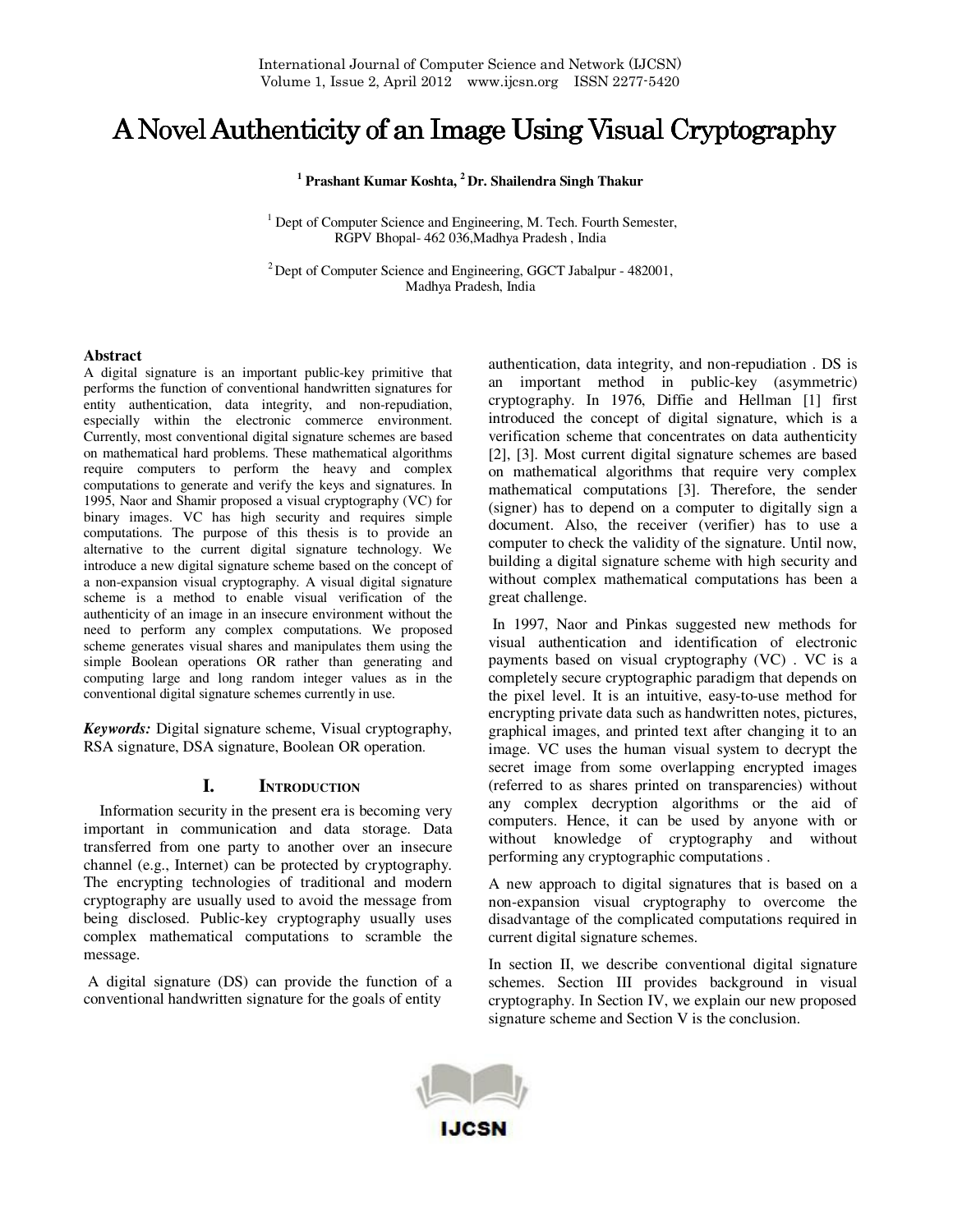## **II. Conventional Digital Signature Schemes**

Digital signature (DS) is the most effective technique for ensuring authentication, integrity, and non-repudiation of data in an open network such as the Internet . DS is a verification method requires the signature holder to have two keys: the private-key (signature key) for signing a message and the public-key (verification key) for verification of authenticity of the message (see Fig.1).

The main goal of DS is to verify that a message has not been modified in transit after it was signed and also, to give the receiver of the message confidence that it was sent by the expected party .The theory of the DS algorithm was first introduced by Diffie and Hellman in 1976 . However, the first practical system was the RSA digital signature scheme developed by Rivest et al. in 1978 [4]. Subsequently, DS schemes such as ElGamal signature [5], [6], undeniable signature [7] and others were proposed.



Fig. 1. The digital signature scheme

 Most of the current DS schemes in use are based on the difficulty to solve complex mathematical problems. The most complex mathematical problems used for designing a signature scheme are integer factorization, such as the RSA digital signature scheme, and discrete logarithms, such as the Digital Signature Algorithm (DSA) [8]–[9].

## *A. The RSA digital signature scheme*

RSA in general, is a public-key algorithm that is currently being implemented worldwide for key exchange, encryption, and digital signatures [5]. The RSA digital signature algorithm uses a private key for signing the original message and a public key for verification [8]. Fig. 2 shows the RSA digital signature scheme, in which a signed message is sent to the receiver (the verifier). On the receiver's side, to verify the contents of the received message, the verifier computes a new value (verification value) from the signed message and the signer's public key. Next, the verifier compares the verification value with the received message value. If the two values are identical, then the original message is verified and authenticated; if not, the signature is failed. The security of the RSA digital signature is based on the difficulty to compute integer factorization problem [8], [9].

| <b>Key Generation</b>                 |                                           |  |  |  |
|---------------------------------------|-------------------------------------------|--|--|--|
| Select p, q                           | p and q both prime, $p \neq q$            |  |  |  |
| Calculate $n = p \times q$            |                                           |  |  |  |
| Calculate $\Phi(n) = (p - 1) (q - 1)$ |                                           |  |  |  |
| Select integer e                      | $gcd(\Phi(n), e) = 1$ ; $1 < e < \Phi(n)$ |  |  |  |
| Calculate d                           | $d \equiv e^{-1} \pmod{\Phi(n)}$          |  |  |  |
| Public key                            | $PU = \{e, n\}$                           |  |  |  |
| Private key                           | $PR = \{d, n\}$                           |  |  |  |
|                                       |                                           |  |  |  |

| <b>Encryption</b> |                |  |  |
|-------------------|----------------|--|--|
| Plaintext :       | M < n          |  |  |
| Ciphertext :      | $C = Me$ mod n |  |  |

|              | Decryption      |  |
|--------------|-----------------|--|
| Ciphertext : |                 |  |
| Plaintext:   | $M = Cd \mod n$ |  |

### *The DSA digital signature scheme*

 In 1991, the digital signature algorithm (DSA) was proposed by the U.S. National Institute of Standards and Technology (NIST) and became a United States Government Federal Information Processing Standard (FIPS) called the Digital Signature Standard (DSS) . Fig. 3 shows the digital signature algorithm (DSA), which is based on the ElGamal and Schnorr signature schemes. Both of these signature schemes are based on the same complex mathematical problem, namely, the discrete logarithms problem [3], [10]. The security of DSA is based on the complexity of the discrete logarithm problem in the field of Zp, where p is a prime [9].

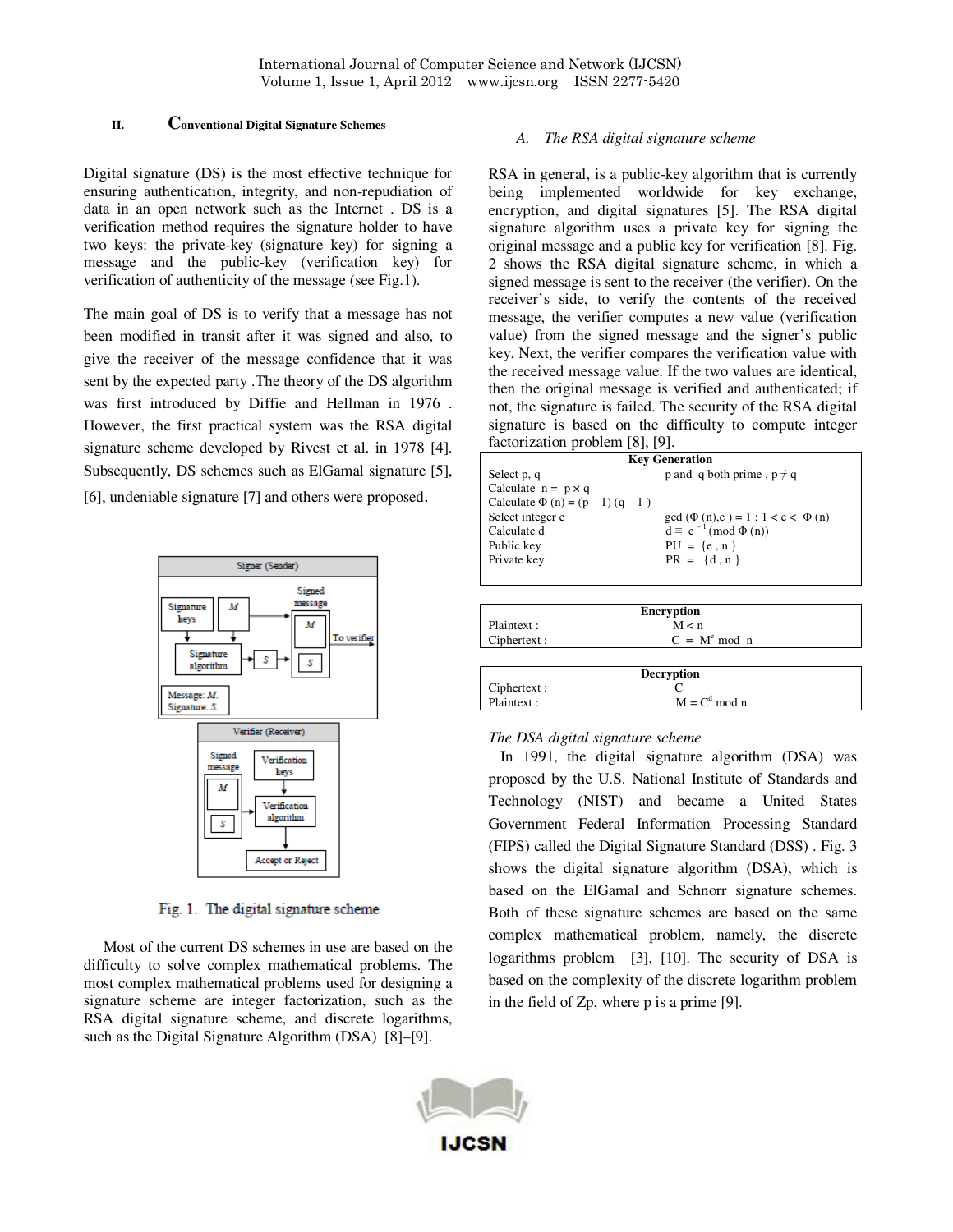International Journal of Computer Science and Network (IJCSN) Volume 1, Issue 1, April 2012 www.ijcsn.org ISSN 2277-5420

| <b>Global Public Key components</b>                          |
|--------------------------------------------------------------|
| p prime number where $2^{L-1} < p < 2^L$                     |
| for $512 \le L \le 1024$ and L multiple of 64;               |
| prime divisor of (p-1), where $2^{159} < q < 2^{160}$ ;<br>q |
| $= h^{(p-1)/q} \mod p$ ,<br>$\mathbf{g}$                     |
| where h is any integer with $1 < h < (p-1)$                  |
| such that $h^{(p-1)/q} \mod p > 1$                           |
|                                                              |
| User's Private Key                                           |
| random or pseudorandom integer with $0 < x < q$<br>X         |
|                                                              |
| User's Public Kev                                            |
| $= g^x \mod p$                                               |
|                                                              |
| User's Per-Message secret number                             |
| = random or pseudorandom integer with $0 < k < q$<br>k       |
|                                                              |
| <b>Signing</b>                                               |
| $r = (g^k \mod p) \mod q$                                    |
| $s = [k^{-1}(H(M) + xr)] \mod q$                             |
| Signature = $(r,s)$                                          |
|                                                              |
| <b>Verifying</b>                                             |
| $W = (s')^{-1} \mod q$                                       |
| $u1 = [H(M')w] \text{ mod } q$                               |
| $u2 = (r')w \mod q$                                          |
| $v = [(g^{u_1} y^{u_2}) \bmod p] \bmod q$                    |
| $TEST : v = r'$                                              |
|                                                              |

# **III. VISUAL CRYPTOGRAPHY**

 Visual cryptography (VC) is a powerful technique for sharing and encrypting images. Its value is that it is easily decoded visually by humans without knowing cryptography and cryptographic computations,[11]–[14]. In other words, visual cryptography is a concept that does not need any computational device to decrypt an encoded image [13], [14]. The simplest model of visual cryptography is called Naor and Shamir's (2, 2) visual cryptography scheme, which assumes that the original secret image is encrypted into two shadow images called transparent shares. Each pixel in the original secret image is encoded into 4 subpixels on every shadow image (transparent share) as shown in Table I. The original secret image can be decrypted by the human visual system when these two transparent shares are stacked together and the subpixels carefully aligned, where each share of these two shares looks like noise when inspected individually and reveals no information about the original secret image [11], [12], [15]. Fig 4 shows an example of implementing Naor and Shamir's (2, 2) scheme.

**TARLET** NAOR AND SHAMIR'S (2, 2) VISUAL CRYPTOGRAPHY SCHEME OF BLACK

| ND WHITE PIXELS WITH FOUR SUBPIXELS          |             |  |                    |  |  |  |
|----------------------------------------------|-------------|--|--------------------|--|--|--|
| Pixel of the secret image                    | White pixel |  | <b>Black pixel</b> |  |  |  |
| Share 1                                      |             |  |                    |  |  |  |
| <b>Share 2</b>                               |             |  |                    |  |  |  |
| <b>Stacked results</b><br>(Share 1+ Share 2) |             |  |                    |  |  |  |
| Encode<br>Decode<br>Share 1<br>Secret image  |             |  |                    |  |  |  |

Share 2

**BEAT AND REAL PROPERTY** 

Fig. 4. Demonstration of Naor and Shamir's (2, 2) visual cryptography scheme with four subpixels<br>Most visual cryptography methods are based on the technique of pixel expansion; therefore, the resultant shares of encrypted secret image by this method are expanded several times of the original size thereby causing many problems such as image distortion, use of more memory space, and difficulty in carrying shares [16]. To overcome the problems resulting from the pixel expansion.

 Yang [17] proposed a new visual cryptography method without pixel expansion for various cases such as (2, 2),  $(2, n)$ ,  $(k, k)$ , and the general  $(k, n)$  schemes. He used the abbreviation ProbVSS (Probabilistic Visual Secret Sharing) to denote his method. In this method, a black and white secret image is encrypted into the same size shares as the secret image. In other words, instead of expanding the pixel into m subpixels as used in most visual cryptography methods, Yang's visual cryptography method uses one pixel to represent one pixel. That is, the size of the original image and shares (shadow images) are the same. Each pixel in the original secret image is represented as a black or white pixel in the shadow images without pixel expansion and the original secret image can be recovered by stacking and aligning carefully the pixels of these shares. ProbVSS method uses the frequency of white pixels in the black and white areas of the recovered image to let human visual system recognizes between black and white pixels. Also, this method uses the term "probabilistic" point out that our eyes can recognize the contrast of the recovered image based on the differences of frequency of white color in black and white areas. The contrast of this method is defined as  $\alpha = p0 - p1$ , where p-0 and p1 are the appearance probabilities of white pixel in the white and black areas of recovered image. Table II

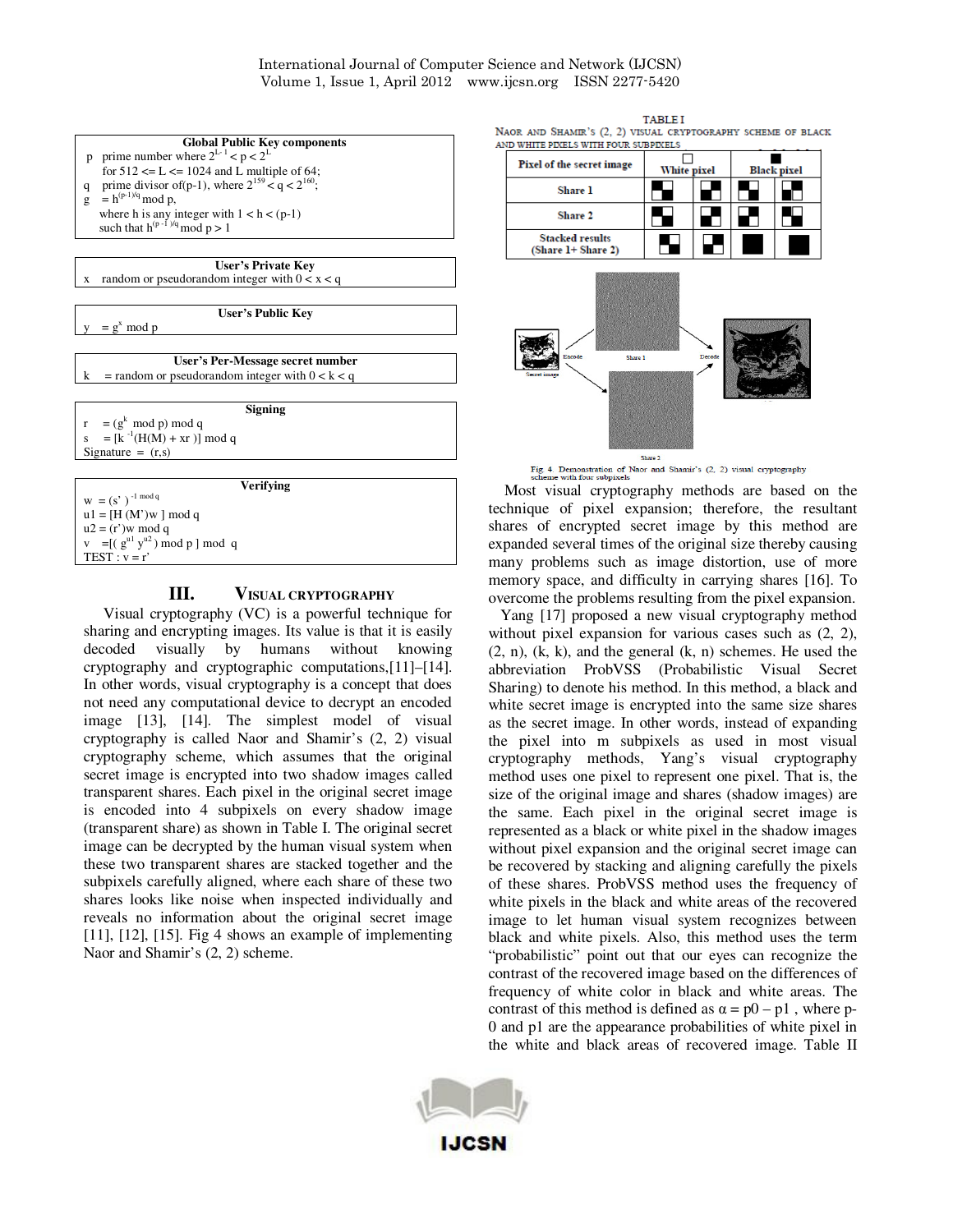shows Yang's (2, 2) ProbVSS scheme that a pixel on a black and white secret image is mapped into a corresponding pixel in each of the two shares. The secret image is recovered by stacking and aligning carefully the pixels of the two shares, where every pixel in share 1 is superimposed on the corresponding pixel in share 2; this is performed through the OR operation on the two transparent shares. Fig 5 shows an example of implementing Yang's (2,2)ProbVSSscheme.



Fig. 5. The (2, 2) ProbVSS scheme: (a) The secret image, (b)The first share, (c) The second share, (d) The recovered image by stacking shares (b) and  $(c)$ 

# **IV THE PROPOSED SCHEME**

 This propose scheme, a new approach to the digital signature scheme based on a non-expansion visual cryptography. In addition, the proposed scheme can work with or without the aid of computing devices. Boolean operation OR is used in the generation of our proposed scheme. The OR Boolean operation works for binary inputs as follows:

 $0 \vee 0 = 0, 0 \vee 1 = 1, 1 \vee 0 = 1, 1 \vee 1 = 1.$ 

The OR operation of two N Row  $\times$  N Column matrices, A and B, can be described by the following formulas:

$$
\begin{aligned} \forall \ a_{ij} \in A, b_{ij} \in B, \\ C = A \vee B = \left[ a_{ij} \vee b_{ij} \right], i = 1, \ldots, N_{Row}, j = 1, \ldots, N_{column}. \end{aligned}
$$

The expression  $C = A \vee B$  means that the ij-th element, Cij of matrix  $C$  is equal to aij  $V$  bij where aij and  $b$  ij are the ij-th elements of matrix A and matrix B, respectively.

The new digital signature scheme use notations, which consists of three phases: initialization phase, signature phase, and verification phase.

# *A. The notations*

#### Table III summarizes notations used in this paper. TABLE III THE NOTATIONS

| Notation | Description                                                                                         |  |
|----------|-----------------------------------------------------------------------------------------------------|--|
| G        | An integer number with                                                                              |  |
| PU       | A visual public share (common shadow image)                                                         |  |
| ΙM       | A black and white secret image intended to be signed                                                |  |
| $PRs_i$  | The signer's visual private keys, where                                                             |  |
| $PRv_i$  | The verifier's visual private keys, where                                                           |  |
| PUv      | A verifier's visual public key                                                                      |  |
| (R, S)   | A visual signature pair generated by the signer                                                     |  |
| R        | The first visual signature share of the visual signature pair<br>$(R, S)$ generated by the signer   |  |
| S        | The second visual signature share of the visual signature<br>pair $(R, S)$ generated by the signer  |  |
|          | The first intermediate shares in the signature phase for                                            |  |
| $Cs_i$   | generating the first visual signature share, $R$ , of the visual<br>signature pair $(R, S)$ , where |  |
| $Cv_i$   | The first intermediate shares for generating the verifier's<br>visual public key, PUv, where        |  |
|          | The second intermediate shares in the signature phase for                                           |  |
| $Ds_i$   | generating the first visual signature share, R, of the visual<br>signature pair $(R, S)$ , where    |  |
| $Dv_i$   | The second intermediate shares for generating the verifier's<br>visual public key, PUv, where       |  |
|          | The first intermediate shares in the signature phase for                                            |  |
| $Es_i$   | generating the second visual signature share, S, of the visual<br>signature pair $(R, S)$ , where   |  |
| $Ev_i$   | The first intermediate shares in the verification phase, where                                      |  |
|          | The second intermediate shares in the signature phase for                                           |  |
| $Fs_i$   | generating the second visual signature share, S, of the visual<br>signature pair $(R, S)$ , where   |  |
| $Fv_i$   | The second intermediate shares in the verification phase,<br>where                                  |  |
| V        | A visual verification share generated by the verifier                                               |  |
|          | A complement of the visual verification share generated by<br>the verifier                          |  |
|          | A full black share (binary matrix) with all elements (pixels)                                       |  |
| Bs       | are ones (blacks)                                                                                   |  |

### *B. Initialization phase*

The proposed scheme involves two parties, the signer such as Alice and the verifier such as Bob.

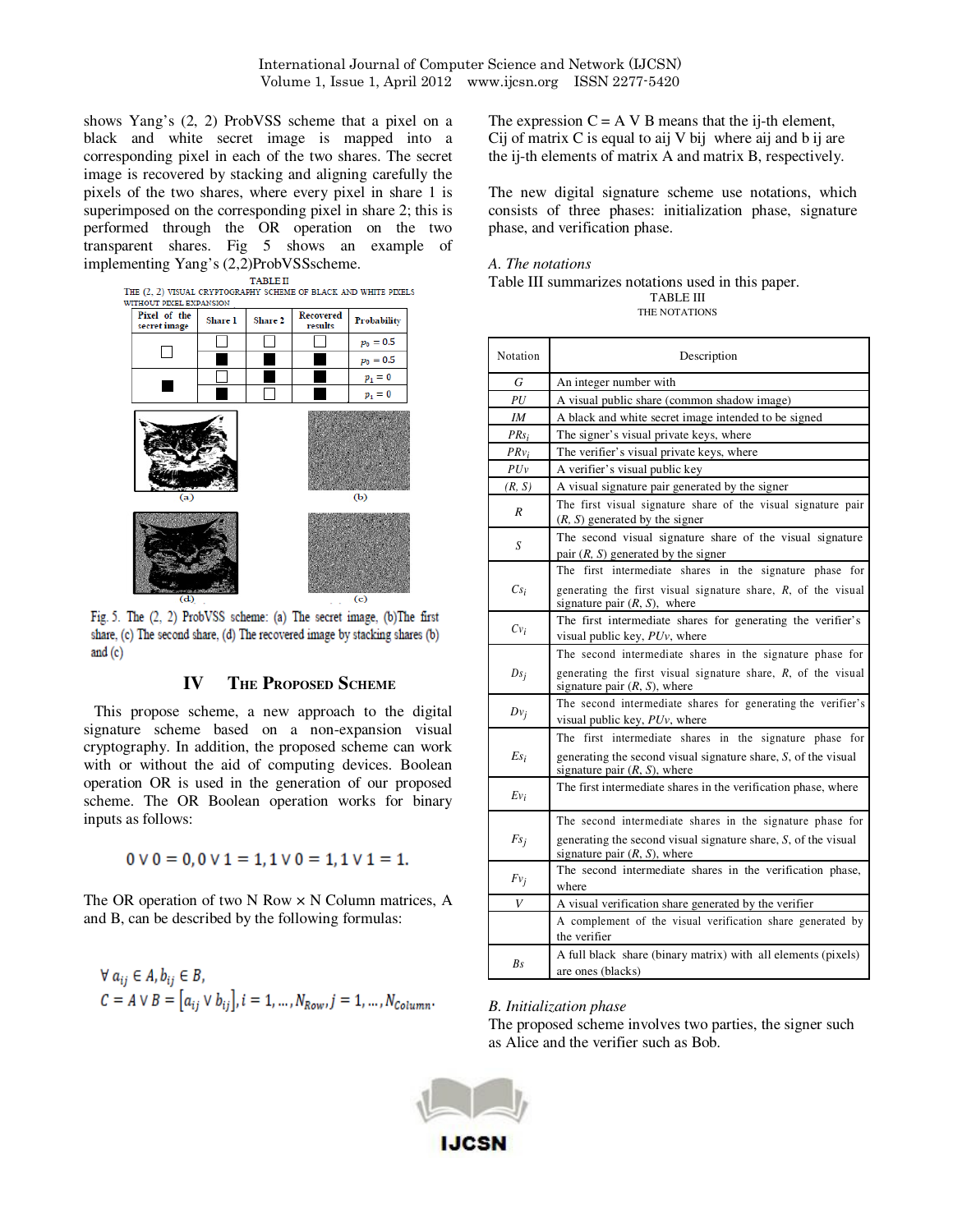International Journal of Computer Science and Network (IJCSN) Volume 1, Issue 1, April 2012 www.ijcsn.org ISSN 2277-5420

- Alice and Bob agree on a public integer, *G*, with  $G \geq 2$ and a visual public share (common shadow image), *PU*, in the form of *n×n* pixels.
- Alice randomly and secretly generates *G*+1 visual private keys (shares), denoted by *PRs*1,…, *PRs<sup>G</sup>*+1, where each one is in the form of *n×n*  pixels.
- Bob randomly and secretly generates *G*+1 visual private keys (shares), denoted by *PRv*1,…, *PRv<sup>G</sup>*+1, where each one is in the form of *n×n*  pixels.
- Bob generates his visual public key, *PUv*, as follows:

First, he generates the first intermediate shares (*Cv*1,…, *CvG*) of *G*, as follows:

$$
Cv_i = PRv_i \; VPU \qquad (i = 1, \dots, G) \tag{1}
$$

Second, he generates the second intermediate shares  $(Dv_1, \ldots, Dv_G)$  of *G*, as follows:

$$
Dv_j = PRv_{G+1} V Cv_j \t (j = 1, \dots, G)
$$
 (2)

Third, he gets the visual public key, *PUv*, from the second intermediate shares (*Dv*1,…, *DvG*) of *G*, as follows:  $PUv = Dv_1 V$ ….. *V*  $Dv_G$ Fourth, he sends the visual public key, *PUv*, to Alice (the signer).

*C. Signature phase*

Note that, if the signer (Alice) wishes to send the image *IM* confidentially, she can use any existing encryption methods. To sign the image *IM* in the currently proposed scheme, Alice (the signer) performs the following steps:

1. She generates the first visual signature share, *R*, of the visual signature pair (*R, S*), as follows:

First, she generates the first intermediate shares  $(Cs_1, \ldots, Cs_G)$  of *G*, as follows:

$$
Cs_i = PRs_i \, V \, PU \qquad (i = 1, \dots, G) \qquad (4)
$$

Second, she generates the second intermediate shares  $(Ds_1, \ldots, Ds_G)$  of *G*, as follows:

$$
Dsj = PRsG + l \ V \ Csj \qquad (j = 1, \dots, G) \tag{5}
$$

Third, she gets the first visual signature share, *R*, of the visual signature pair (*R, S*), from the second intermediate shares  $(Ds_1, \ldots, Ds_G)$  of *G*, as follows:

$$
R = DsI V \dots V DSG
$$
 (6)

2. She generates the second visual signature share, *S*, of

the visual signature pair (*R, S*), as follows:

First, she generates the first intermediate shares  $(Es_1,..., Es_G)$  of *G*, as follows:

$$
Es_i = PRs_i \quad \text{V} \quad PUv \quad (i = 1, \dots, G) \tag{7}
$$

Second, she generates the second intermediate shares  $(Fs_1, ..., Fs_G)$  of *G*, as follows:

$$
Fs_j = IM \quad V \quad ES_j \qquad (j = 1, \dots, G) \tag{8}
$$

Third, she gets the second visual signature share, *S*, of the visual signature pair (*R, S*) from the second intermediate shares  $(Fs_1, \ldots, Fs_G)$  of *G*, as follows:

$$
S = FsI \, \text{V} \, \dots \, \text{V} \, FsG \tag{9}
$$

Fourth, she checks visually whether  $R = Bs$  or  $S = Bs$  (full black shares); if not, proceeds to step 3; if yes; she repeats the following two steps until  $R \neq Bs$  and  $S \neq Bs$  (Not full black shares).

- She generates new visual private shares, *PRs*1,…, *PRs<sup>G</sup>*+1.
- She performs steps 1 and 2.

3. She sends the visual signature pair (*R*, *S*) of *IM* to Bob (the verifier).

# *D. Verification phase*

To verify that (*R*, *S*) is a valid visual signature of the image *IM*, the verifier (Bob) carries out the following steps: 1. He generates the visual verification share, *V*, as follows:

First, he generates the first intermediate shares  $(Ev_1,..., Ev_G)$  of *G*, as follows:

$$
Ev_i = PRv_i \, \text{V} \, PRv_{G+1} \, \text{V} \, R \, (i = 1, \dots, G) \, (10)
$$

Second, he generates the second intermediate shares  $(Fv_1,..., Fv_G)$  of *G*, as follows:

$$
Fv_j = IM \nabla Ev_j \ (j = 1,...,G)
$$
 (11)

Third, he gets the visual verification share, *V*, from the second intermediate shares  $(Fv_1,..., Fv_G)$  of *G*, as follows:

$$
V = Fv_t V \dots V FV_G
$$
\n
$$
(12)
$$

2. He checks whether  $V = S$ , as follows: First, he computes the complement of *V* (*V* is a binary

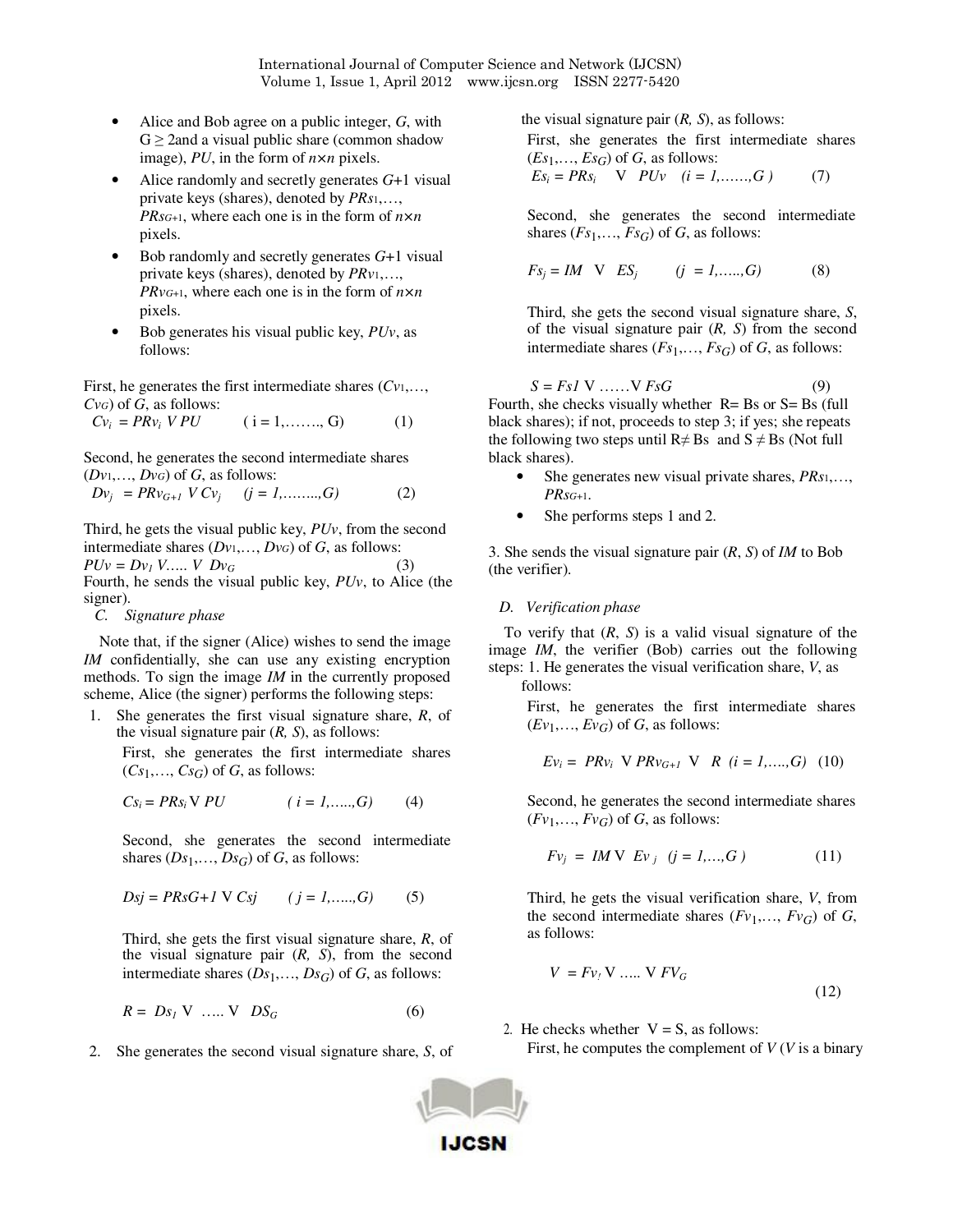matrix "share"), denoted as , by replacing 0's with 1's and 1's with 0's.

Second, he gets the full black share, *Bs*, from superposition of and the signer's second visual signature share, *S*, as follows:

$$
V' \text{ V} S = Bs \qquad (Full \, black \, share) \tag{13}
$$

If Equation (13) holds, the verifier (Bob) is convinced that  $(R, S)$ , which is generated by Alice (the signer), is indeed the valid visual signature of the image *IM*. Consequently, Equation (13) is true only if  $V=S$ .

Fig. 6 shows the basic idea of the proposed scheme, namely, the Visual Digital Signature Scheme.



Fig. 6. The basic idea of the proposed scheme (Visual Digital Signature)

*E. Comparison with famous current digital signature schemes* 

The proposed scheme has some advantages and benefits compared to conventional digital signature schemes. Table IV gives a summary of the comparison.

TABLE IV BRIEF COMPARISON BETWEEN CURRENTLY FAMOUS DIGITAL SIGNATURE SCHEMES WITH THE PROPOSED SCHEME

| Name of<br>signature<br>Scheme | Requirement | Secret<br>information       | Security<br>condition | Complex<br>computation |
|--------------------------------|-------------|-----------------------------|-----------------------|------------------------|
| <b>RSA</b><br><b>DSA</b>       | Computers   | Numbers in<br>finite fields | High                  | High                   |
| ElGamal                        |             |                             |                       |                        |
| Our<br>scheme                  | Human eye   | Shadow<br>images            | Average               | Low                    |

### V. CONCLUSION

In this paper, a new digital signature scheme was proposed, based on a non-expansion visual cryptography concept, namely, the visual digital signature scheme. Since only the simple Boolean OR operation was used to construct the scheme rather than complex computations used in current conventional digital signature schemes, the proposed scheme is easily implemented and has a specific niche in visual applications. The security of the scheme is based on the difficulty of solving and computing random Boolean OR operations, especially when using a large portion of the visual share and a large value for *G* (where *G* must be an integer with).

#### *References*

- [1] W. Diffie, M. Hellman, "New Directions in Cryptography," IEEE Transactions in Information Theory, Vol. It-22, No. 6, 1976.
- [2] M. Alia, "A new approach to public-key cryptosystem based on Mandelbrot and Julia fractal sets," Ph.D. thesis of the Universiti Sains Malaysia (USM), 2008.
- [3] W. Stallings, Cryptography and Network Security-Principles and Practices, Prentice Hall, Inc, 4th Ed., 2006.
- [4] R. Rivest, A. Shamir, and L. Adleman, "A Method for Obtaining Digital Signatures and Public-Key Cryptosystems," Communications of the ACM, Vol. 21, No. 2, pp. 120–126, 1978.
- [5] C. S. Laih, K. Y. Chen, "Generating visible RSA public keys for PKI," Int. J. Secur., Vol. 2, No. 2, Springer, Berlin, 2004, pp. 103–109.
- [6] ElGamal, "A public key cryptosystem and a signature scheme based on discrete logarithms," IEEE Trans. Inform. Theory IT, Vol. 31, No. 4, pp. 469–472, 1985.
- [7] C. David, H. V. Antwerpen, "Undeniable Signatures," Crypto'89, LNCS 435, Springer-Verlag, Berlin, 1990, pp. 212–216.
- [8] MS, "Public Key Cryptography: Applications Algorithms and Mathematical Explanations," India, Tata Elxsi, 2007.
- [9] M. Alia, A. Samsudin, "A New Digital Signature Scheme Based on Mandelbrot and Julia Fractal Seta," American Journal of Applied Sciences, AJAS, Vol. 4, No. 11, pp. 850–858. 2007. Applied Sciences, AJAS, Vol. 4, No. 11, pp. 850-858,
- [10] D. R. Stinson, Cryptography Theory and Practice, Chapman & Hall/CRT, 3rd Ed, 2006.
- [11] J. A. Rodriguez, R. Rodriguez-Vera, "Image encryption based on phase encoding by means of a fringe pattern and computational